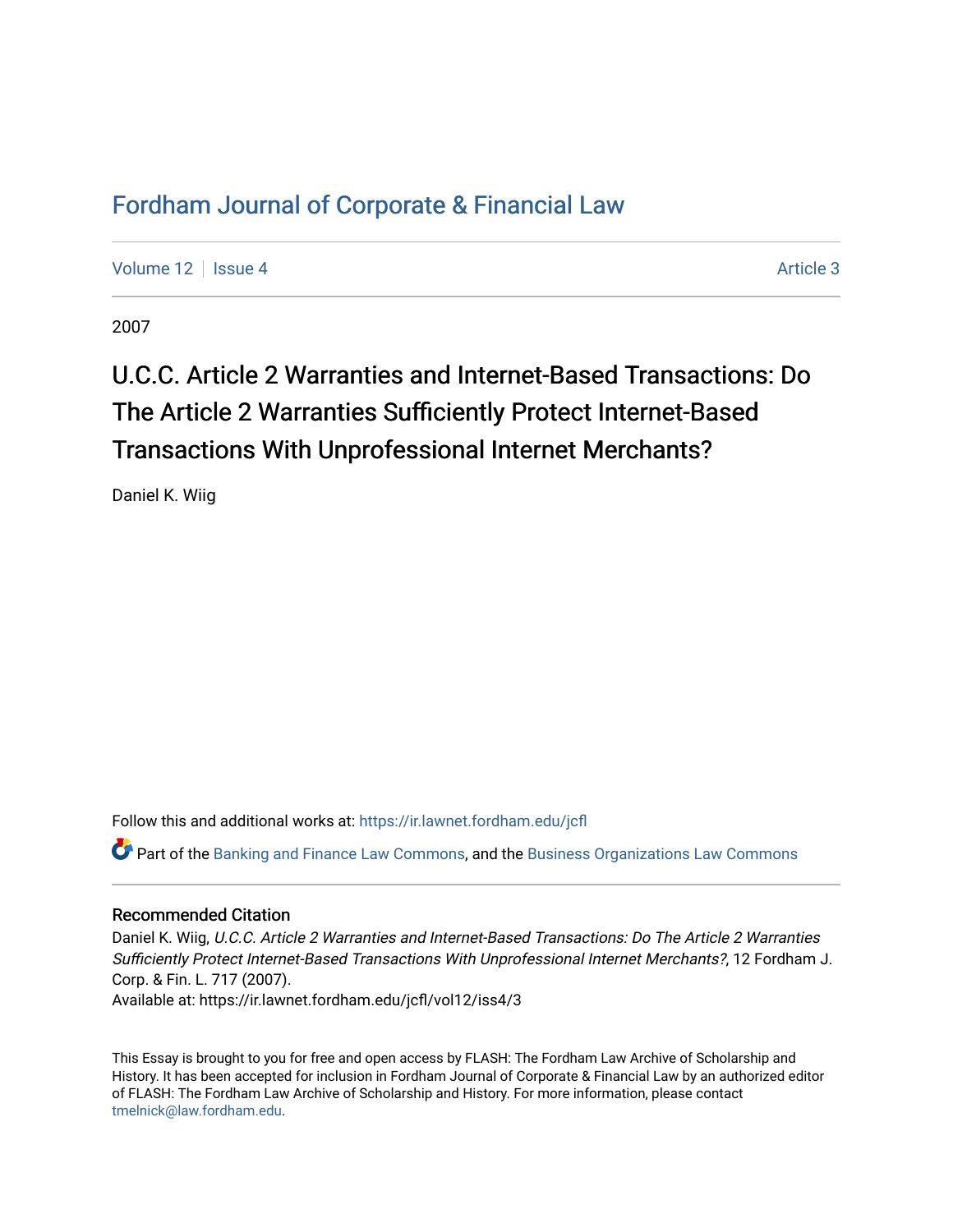## **ESSAYS**

# U.C.C. ARTICLE 2 WARRANTIES AND INTERNET-BASED TRANSACTIONS: DO THE ARTICLE 2 WARRANTIES SUFFICIENTLY PROTECT INTERNET-BASED TRANSACTIONS WITH UNPROFESSIONAL INTERNET MERCHANTS?

# *Daniel K. Wiig*[1](#page-1-0)

#### I. INTRODUCTION

Since 1995, buyers and sellers have converged on eBay, the largest person-to-person online system, to bid on and auction off a variety of items.<sup>[2](#page-1-1)</sup> eBay brings people together in a manner in which sellers are permitted to list items for sale, buyers can bid on items of interest, and all users can browse through the listed items in with ease. The items are arranged by category; eBay boasts roughly 4,320 different categories of items to choose from.<sup>[3](#page-1-2)</sup> These items include automobiles, collectibles, antiques, toys, books, computer paraphernalia, $4$  and even New Zealand!<sup>[5](#page-1-4)</sup> On this and other similar person-to-person trading sites, buyers are compelled to shop because of the large amount of items available, and sellers are compelled to conduct business because of the large pool of buyers. Each day, nearly 4 million auctions take place and 450,000

<span id="page-1-0"></span><sup>1.</sup> Daniel K. Wiig is law clerk for the Honorable Richard B. Lowe III, Justice, Commercial Division, New York Supreme Court. He earned a J.D. from Brooklyn Law School in 2006; an M.B.A. from Fordham University in 2002; and a B.S. from St. John's University in 1995. He would like to thank Ted Janger, Professor of Law at Brooklyn Law School, for his advice and guidance.

<span id="page-1-1"></span><sup>2.</sup> eBay is only one of a number of internet-based venues that permit unprofessional sellers to enter goods into the flow of commerce.

<span id="page-1-4"></span><span id="page-1-3"></span><span id="page-1-2"></span><sup>3</sup>*. See generally* eBay Home Page, *available at* http://www.ebay.com (last visited Apr. 14, 2007) (offering statistics about eBay).

<sup>4</sup>*. Id*.

<sup>5</sup>*. eBay Pulls Sale of New Zealand,* N.Y. TIMES, May 13, 2006 at A6.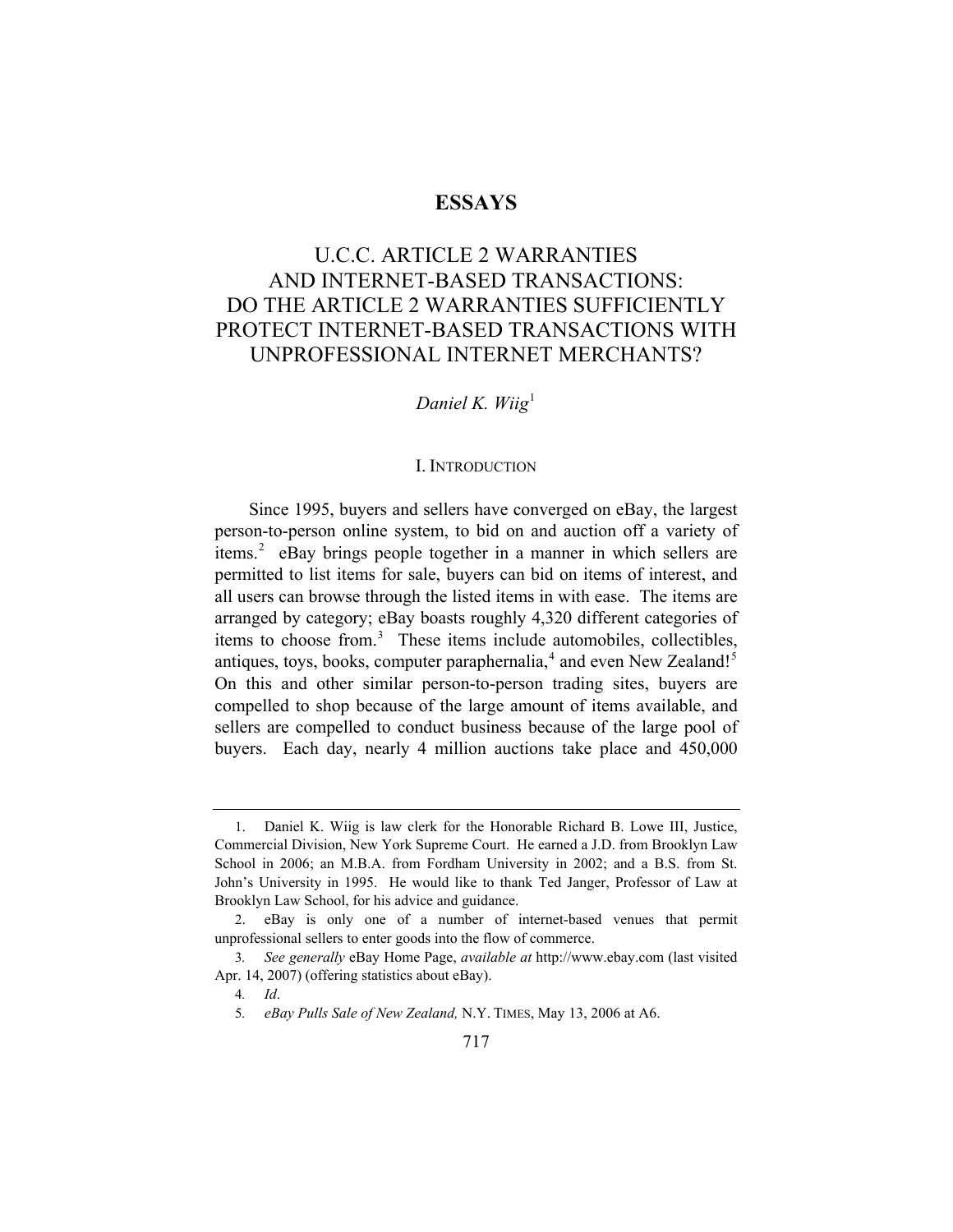items are added on eBay.<sup>[6](#page-2-0)</sup>

Welcome to the Internet Age! It started with the "boom" in the mid-1990s and, despite a few busts here and there, continues to progress. It is the age of the desktop shopper. It is the age in which an individual can take care of shopping needs from the comfort of home or office. It is the age in which those hard-to-find items are a few mouse clicks away. But it isn't just the age that added convenience to the buyer; it is also the age that saw the birth of a new kind of seller: the "unprofessional Internet merchant."<sup>[7](#page-2-1)</sup> It is the age that allowed individuals to conveniently sell unwanted goods by simply posting an advertisement on a website. Unlike the age of old, where such a person would have to host a garage sale or find a flea market in order to transact with potential buyers, the Internet age conveniently provides a new venue.

This has revolutionized the "distance sale," a faceless transaction between two people set apart. Historically, established merchants conducted a faceless-distance sale via a catalogue, *e.g.*, Sears Robach & Company. Or, two established merchants conducted the distance sale between themselves, *e.g.*, the baker ordering chocolate from the chocolate factory. In both scenarios, buyer and seller knew whom they were transacting with. $8\,$  $8\,$  But now, a distance sale is a faceless transaction between two people who know nothing about each other except their respective screen-names.

While these new faceless-distance transactions may be the logical outgrowth of the Internet age, the rules found in Article 2 of the Uniform Commercial Code<sup>[9](#page-2-3)</sup> ("Article 2"), which were originally devised for face-to-face transactions, may be inappropriate.<sup>[10](#page-2-4)</sup> Assume that Seller, a lawyer by profession, sells what she describes as a "rare" coin on eBay. This coin was in her possession for some time before she decided to sell the coin.<sup>[11](#page-2-5)</sup> Assume that Buyer places the highest bid for the coin on

<sup>6</sup>*. See* eBay Homepage, *supra* note 3.

<span id="page-2-2"></span><span id="page-2-1"></span><span id="page-2-0"></span><sup>7.</sup> The phrase "unprofessional internet merchant" was developed by this author and will be used throughout this essay.

<sup>8.</sup> An established merchant is known to both its customers and business partners.

<sup>9.</sup> U.C.C. Art. 2 (2003).

<span id="page-2-4"></span><span id="page-2-3"></span><sup>10.</sup> Article 2 is also applicable to the historical faceless-distance transaction. This will be discussed more in depth, *infra.*

<span id="page-2-5"></span><sup>11.</sup> The fact that the seller did not simply sell the coin that was still in the original package denies the seller the "sealed-box" defense. The sealed-box defense is applicable when a merchant sells a good still in its original packaging.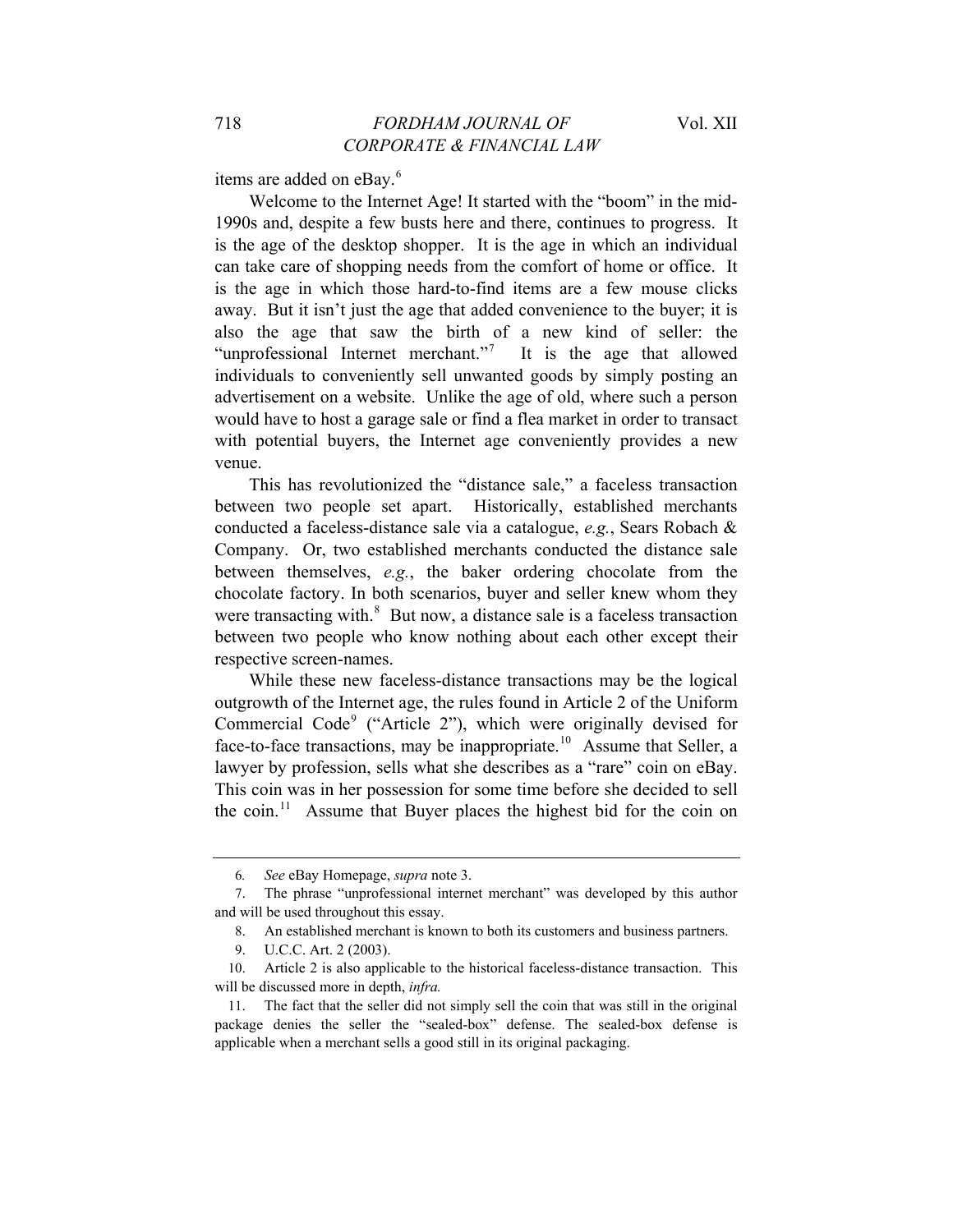eBay. Buyer is notified by eBay that Buyer "won," and then Buyer conducts the transaction with Seller.<sup>[12](#page-3-0)</sup> Shortly thereafter, Buyer takes possession of the coin. The coin, however, is not "rare" as Buyer understood the term to mean. Seller was not guilty of any fraud with respect to the sale—she used the term "rare" as she honestly believed the term should be used.<sup>[13](#page-3-1)</sup> Buyer then claims that the coin is not accepted as a "rare" coin in the ordinary course of the coin business.[14](#page-3-2) Does Buyer have any recourse against Seller? What should the "reasonable" buyer surfing eBay expect from such a potential transaction?<sup>[15](#page-3-3)</sup>

In a face-to-face transaction, the buyer likely knows with whom the buyer is transacting: is the seller a person whose business it is to sell goods of this kind? If so, the buyer can reasonably be assured that the seller has expertise in, and knowledge of, the good sold. Therefore, a reasonable buyer has certain justifiable expectations with regard to the transaction that go beyond any representations the seller makes with respect to the good sold.<sup>[16](#page-3-4)</sup> The Implied Warranty of Merchantability (the "implied warranty") provides the protective covering for such a

<span id="page-3-0"></span><sup>12</sup>*. See* eBay Homepage, *supra* note 2. Sellers list a good on eBay with a minimum price and a deadline for the auction to end. Once the deadline closes, eBay notifies the winning buyer. Based upon the seller's payment instructions, the actual purchase then follows.

<span id="page-3-1"></span><sup>13.</sup> Affirming the quality of the good amounts to an express warranty. U.C.C. § 2-313 (2003). The express warranty, unlike the implied warranty, can be made by any seller, regardless of the "type" of seller. This will be discussed in further detail, *infra.* 

<span id="page-3-2"></span><sup>14.</sup> The Implied Warranty of Merchantability, U.C.C. § 2-314, deals with what is considered acceptable in the ordinary course of business. This will be discussed in further detail, *infra.* 

<span id="page-3-3"></span><sup>15.</sup> Disputes over items not received or received but significantly not as described can usually be resolved by direct communication between buyers and sellers. eBay provides an online process to help facilitate communication. *See* eBay Help Topic "Item Not Received or Significantly Not as Described Process," *available at* http://pages.ebay.in/help/tp/inr-snad-process.html (last visited Apr. 16, 2007). Although dispute resolution options are provided and encouraged by eBay, the user agreement does not explicitly limit a user's traditional common law rights to seek redress for tortious activity. *See* Sayeedi v. Walser, No. 10610/06, 2007 WL 623521, at \*1 (N.Y. City Civ. Ct. Feb. 27, 2007).

<span id="page-3-4"></span><sup>16.</sup> The Implied Warranty of Merchantability is almost a second-line defense for the buyer. If the express warranty cannot protect the buyer and the transaction, the implied warranty could. But this hinges on whether the seller is a goods merchant, as defined in U.C.C. § 2-104. *See* U.C.C. § 2-314(1).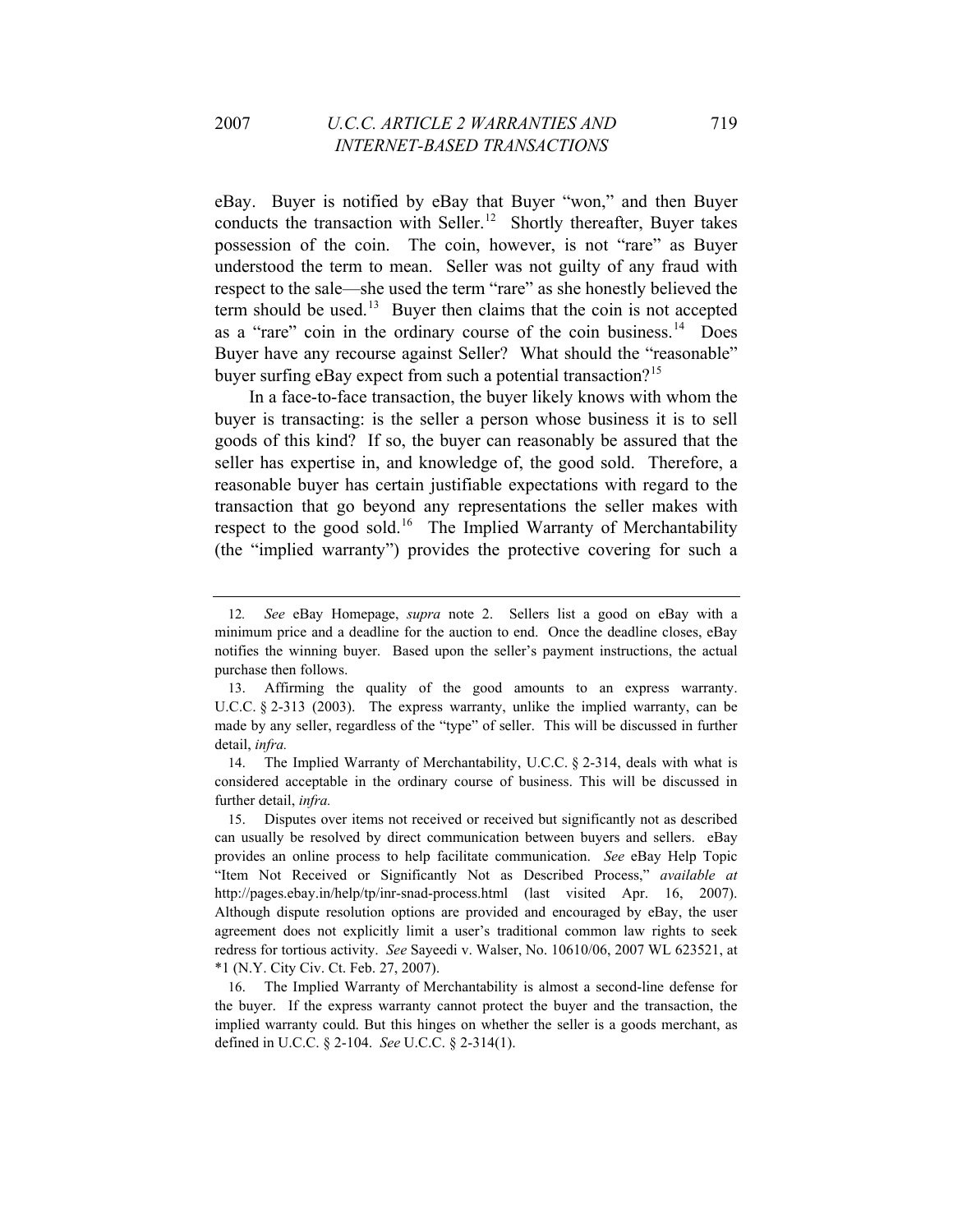transaction.<sup>[17](#page-4-0)</sup>

Is the seller merely attempting to dispense with unwanted Christmas gifts? If so, the buyer has little assurance, other than what is expressly stated regarding the good. Therefore, a reasonable buyer would have limited justifiable expectations with regard to the transaction beyond what was expressly promised.

In the former, the seller would be classified as a "merchant"<sup>[18](#page-4-1)</sup> and therefore gives the implied warranty.<sup>[19](#page-4-2)</sup> In the latter, the seller would not be classified as a merchant; the implied warranty is therefore inapplicable. But what about an Internet-based transaction, where the buyer has no knowledge of the seller and the seller's knowledge level of the good is higher-than-average, yet does not rise to the level of the professional merchant?

This essay examines how changes in commerce brought about by the Internet have led to a need for Article 2 to evolve and adapt. Specifically, Article 2 needs to take into account the new merchant class, the "unprofessional Internet merchant," and a new warranty that would protect transactions between this new type of merchant and a potential buyer. Warranties provide a protective covering for transactions. But knowledge and expertise, the foundational elements for Article 2's warranties, are not necessarily present in all Internetbased transactions. Therefore, the current Article 2 warranties may not always offer sufficient protection. Part II will briefly examine the different definitions of "merchant" found in Article 2 Section 2-104. Part III will examine the history, purposes, and theories behind the concept of warranties. Part IV will examine the implied and express warranties, and some theories as to why the implied warranty applies only to a goods merchant. Part V will re-examine the hypothetical transaction described at the start of this essay under four scenarios: (1) The face-to-face transaction with a professional merchant; (2) the faceto-face transaction with an unprofessional merchant; (3) the facelessdistance transaction with a professional merchant; and (4) the facelessdistance transaction with an unprofessional merchant. Part VI will

<span id="page-4-0"></span><sup>17.</sup> The same analysis would be applicable to the historical faceless-distance sale between established merchants or between an established merchant selling goods via a catalogue.

<span id="page-4-2"></span><span id="page-4-1"></span><sup>18.</sup> The term "merchant" is defined to include both someone who deals in the particular goods involved in the transaction and someone who holds him or herself out as having expertise in a specific good. U.C C. § 2-104(1) (2003)*.*

<sup>19</sup>*. See* U.C.C. § 2-314(1).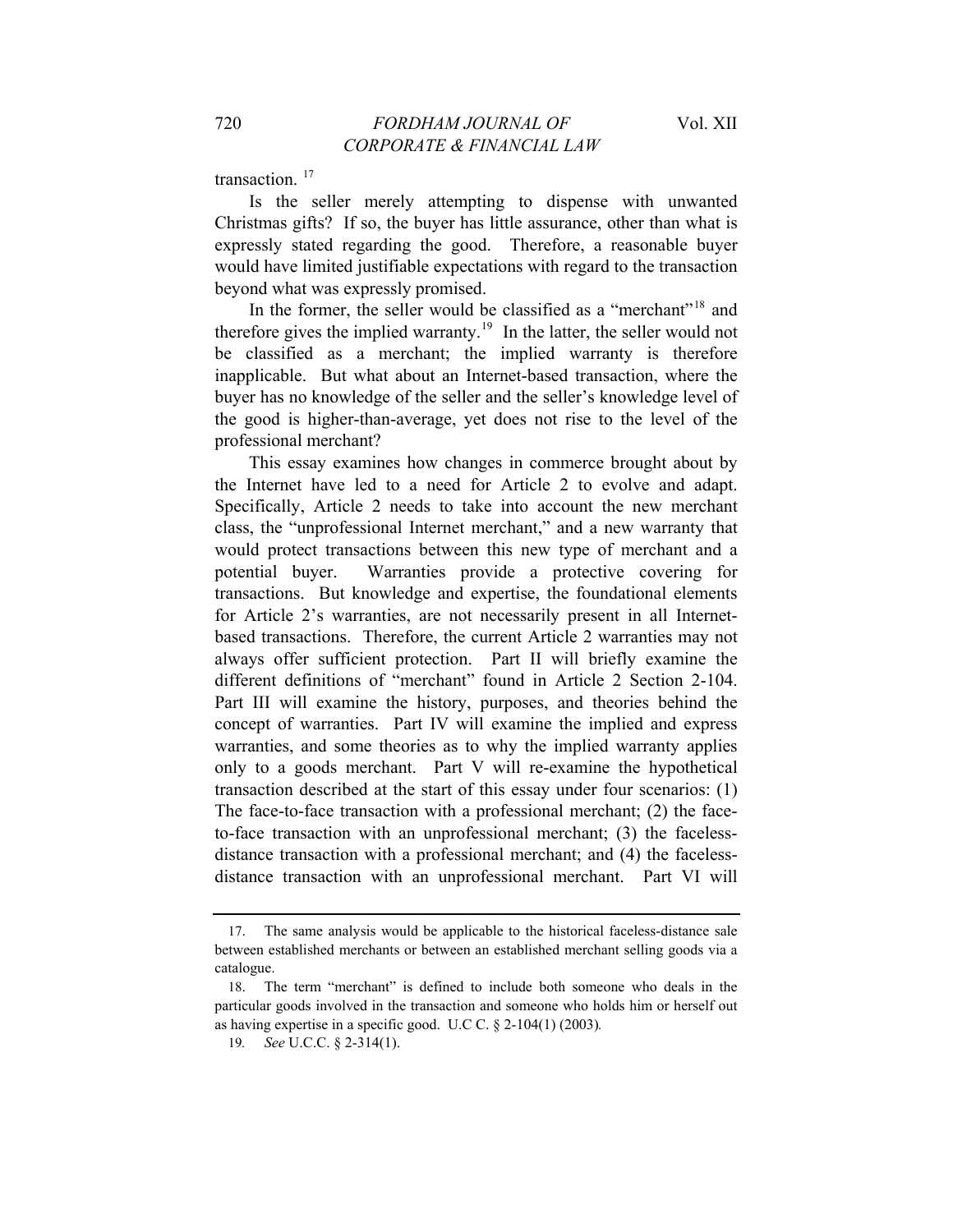further analyze the faceless-distance transaction with an unprofessional Internet merchant and suggest new warranties that are more appropriate for this new type of transaction. Part VII concludes the essay with suggested additions to Article 2.

#### II. ARTICLE 2 MERCHANT DEFINITIONS

An analysis of merchant qualification in Article 2 begins with Section 2-104. The section defines the term "merchant" as a person "who deals in goods of the kind or otherwise by occupation is held out as possessing knowledge or a skill set that is particular to the practice or the goods involved in the transaction."[20](#page-5-0) An individual is also deemed a merchant if this knowledge or skill set is attributed to the employment of an agent, broker, or other intermediary "who by his occupation holds himself out as having such knowledge or skill."<sup>[21](#page-5-1)</sup>

While it might appear from the outset that anyone who qualifies as a merchant under Section 2-104 must comply with all of Article 2's default rules, the Code's comments provide clarification.<sup>[22](#page-5-2)</sup> Merchant status depends on the particular Section involved, which in turn depends on the specific legal issue involved.<sup>[23](#page-5-3)</sup> The broad-stroke concept of the merchant seems to lie in the notion of professionalism: a person is a merchant because of some professional affiliation or activity. With professionalism, of course, comes knowledge. This notion of professionalism can manifest itself in two forms: professional status with respect to the trade of particular goods, or professional status with respect to general business practices.

## *A. Merchant with Respect to Goods*

While Article 2 defines the term "merchant," it does not clearly define "merchants with respect to goods of a particular kind." However, comments to the Code indicate that this is a much smaller group than simply anyone engaged in a business.<sup>[24](#page-5-4)</sup> This refers only to individuals who deal in particular goods: a person who sells golf balls, a

<span id="page-5-0"></span><sup>20.</sup> U.C.C. § 2-104(1) (2003).

<span id="page-5-1"></span><sup>21</sup>*. Id.*

<span id="page-5-3"></span><span id="page-5-2"></span><sup>22. § 2-104</sup> Official Comment 2.

<sup>23</sup>*. Id.*

<span id="page-5-4"></span><sup>24. § 2-104</sup> Official Comment.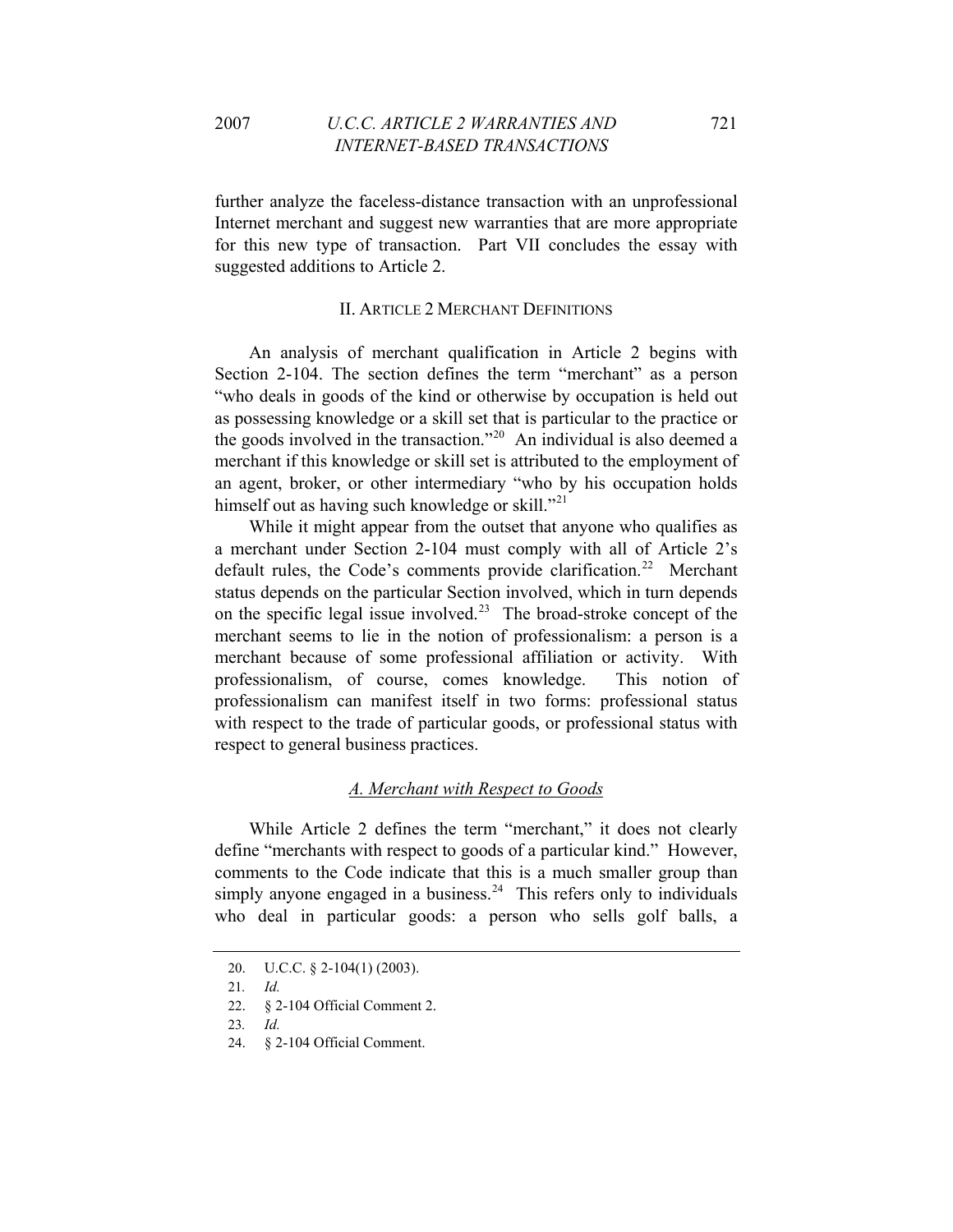### 722 *FORDHAM JOURNAL OF* Vol. XII *CORPORATE & FINANCIAL LAW*

manufacturer of coffee machines, and a company that manufactures widgets would all be considered merchants with respect to the specific good sold. An individual who deals strictly in a certain type of good, and not one who simply engages in general business, is classified as a goods merchant.

There are others who might appear to qualify as goods merchants, but in actuality do not. The professional sailor who sells her boat, the professional golfer who sells his golf clubs, and the auto mechanic who sells his car, all by their profession may hold themselves out to be an expert in the particular field. But their respective one-off, isolated sales cannot fit the notion of a seller with respect to goods of the kind. For example, in *Cohen v. Hathaway*,<sup>[25](#page-6-0)</sup> commercial fishermen sold their boat, but the boat proved to be defective. The fisherman committed no fraud, nor did he provide any express warranties.<sup>[26](#page-6-1)</sup> Since the court found that they were not in the business of selling boats, the court held that they were not merchants with respect to goods of the kind.<sup>[27](#page-6-2)</sup> Likewise, the court held that an air-conditioning repair company was not a goods merchant when it sold a defective air-conditioning pump.<sup>[28](#page-6-3)</sup> The air-conditioning repair company was not in the business of selling pumps, nor did it sell enough pumps over a period of time to qualify as a *de facto* air-conditioning pump merchant.<sup>[29](#page-6-4)</sup>

In summary, in order to qualify as a goods merchant, the individual must display a pattern of selling a particular good over some period of time. And along with that pattern of selling comes an expertise or knowledge of that particular good.

#### *B. The Business-Practices Merchant*

Section 2-104's comments include the merchant class of individuals who possess special knowledge related to general business practices.<sup>[30](#page-6-5)</sup> This refers to almost every single person in business. This class includes the grocery store owner, the used car salesman, and the major

<sup>25. 595</sup> F. Supp. 579 (Mass. Dist. Ct. 1984).

<sup>26</sup>*. Id.*at 583.

<sup>27</sup>*. Id.*

<span id="page-6-5"></span><span id="page-6-4"></span><span id="page-6-3"></span><span id="page-6-2"></span><span id="page-6-1"></span><span id="page-6-0"></span><sup>28.</sup> Storey v. Day Heating & Air Conditioning Co., 319 So. 2d 279, 281 (Ala. Ct. App. 1975).

<sup>29</sup>*. Id.*

<sup>30. § 2-104</sup> Official Comment.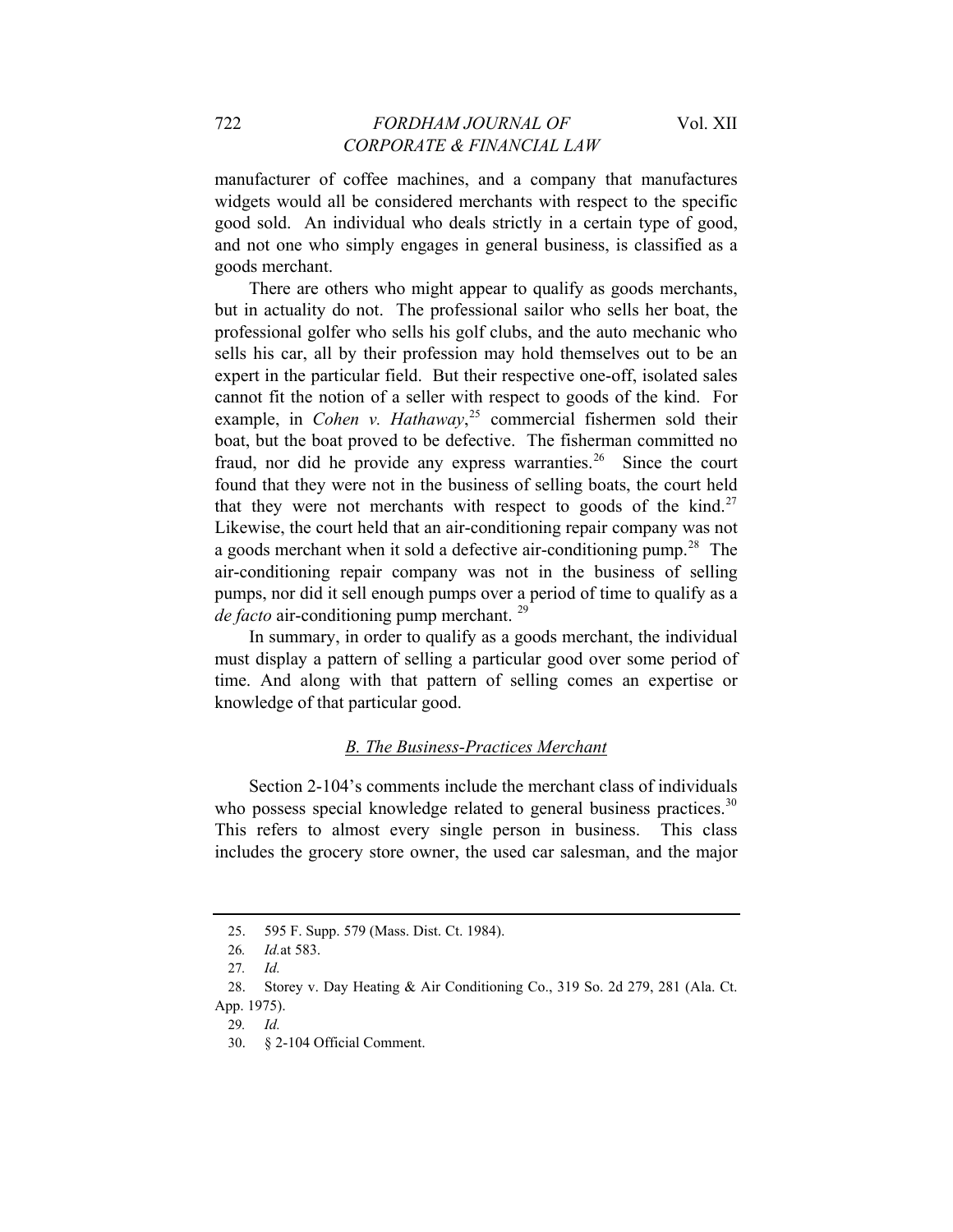department store. $31$  The grocery store owner is a business merchant when bread is sold, the used car salesman is a business merchant when a car is sold, and the department store entity is a business merchant when a sofa-bed is sold. $32$  This distinction is limited to those situations in which the business merchant is selling in a business capacity, and not in a personal capacity.  $33$  When the grocery store owner sells his fishing rods, he is not functioning as a business merchant; he is not selling in the "official" capacity as a businessperson.<sup>[34](#page-7-3)</sup>

In summary, in order to qualify as a business merchant, the transaction in question must be within the business sphere. Put simply: any person engaged in business is a business merchant under Article 2. The seller, however, must conduct the transaction in the role of businessperson within the business environment.

### III. HISTORY OF THE WARRANTY AND THE IDEA OF "MERCHANTABILITY"

Underlying any express or implied warranty is the promise that the good sold will be as promised, or meet its ordinarily-expected baseline standard.<sup>[35](#page-7-4)</sup> The warranty is the "cushion"—the protection that the buyer is assured of when the transaction is made. The cushion, it can be said, is premised on the buyer's knowledge that the seller has a certain level of expertise.

The first type of warranty given was the express warranty: goods delivered would be as promised.<sup>[36](#page-7-5)</sup> An action for breach of warranty arose out of the English Commodities Markets, and protected buyers who purchased goods that did not meet the sellers' representations.<sup>[37](#page-7-6)</sup>

<span id="page-7-0"></span><sup>31.</sup> Karl Llewellyn, *On Warranty of Quality and Society: II*, 37 COLUM. L. REV. 341, 408 (1937).

<span id="page-7-1"></span><sup>32</sup>*. Id.* It is worth noting that a merchant may satisfy the goods of the kind and business merchant qualifications simultaneously.

<sup>33.</sup> See Note 28, *supra,* at 320. *Id.*

<span id="page-7-3"></span><span id="page-7-2"></span><sup>34.</sup> Similarly, none of these aforementioned transactions could fall under the goods-merchant distinction, because none of these sellers has a particular skill or chronic sales experience with respect to the particular good.

<span id="page-7-6"></span><span id="page-7-5"></span><span id="page-7-4"></span><sup>35.</sup> Robert W. Gomulkiewicz, *The Implied Warranty of Merchantability in Software Contracts: A Warranty No One Dares to Give and How to Change That*, 16 J. MARSHALL J. COMPUTER & INFO. L. 393, 394 (1997).

<sup>36</sup>*. Id*.

<sup>37</sup>*. Id.*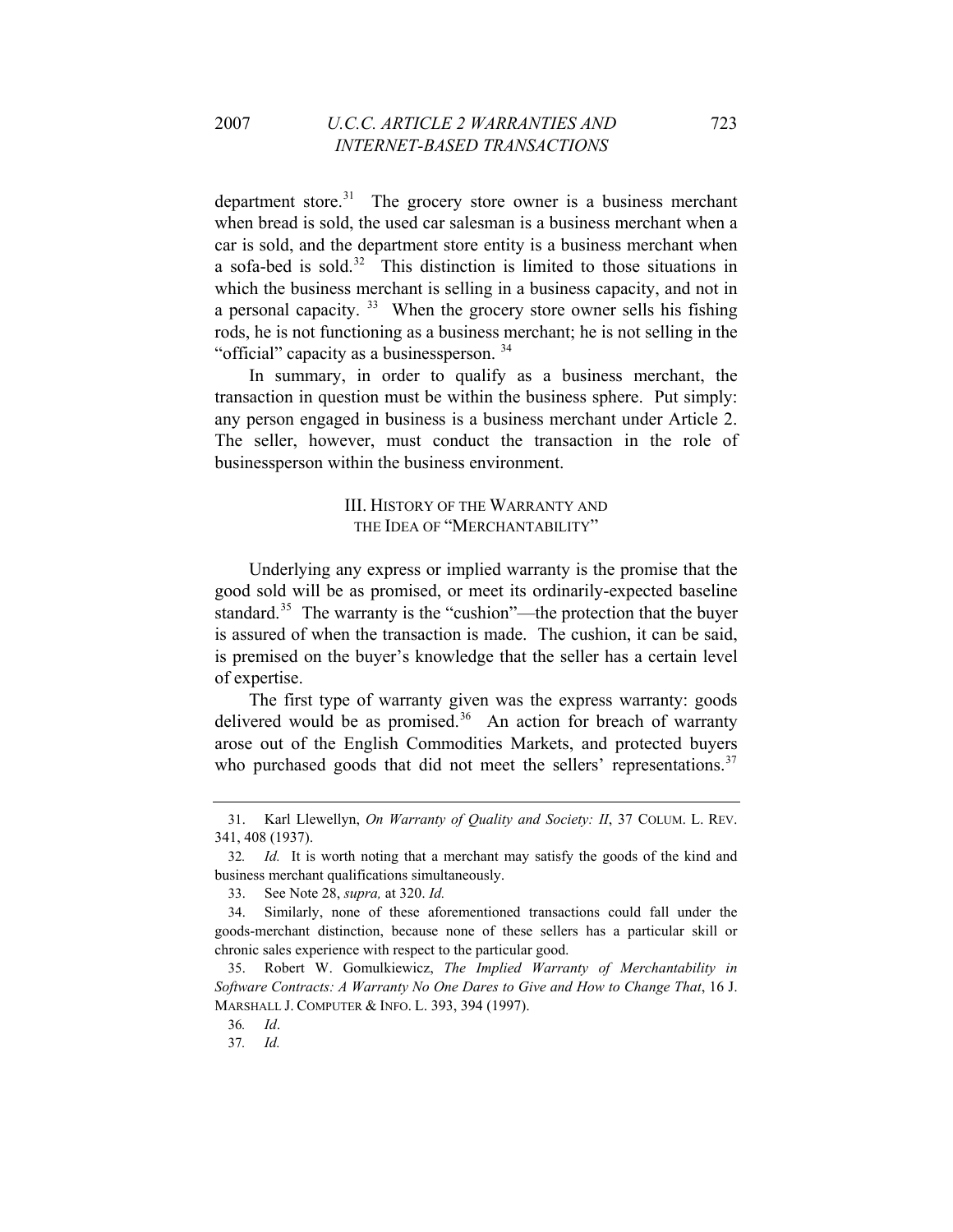The breach was first viewed as a tort under the doctrine of misrepresentation.<sup>[38](#page-8-0)</sup> This seems to be rather obvious: goods purchased should be as promised. The car advertised as a 1966 Ford Mustang should be a 1966 Ford Mustang, and the jellybean jar advertised as bearing the signature of Ronald Reagan should be a jellybean jar bearing the signature of Ronald Reagan. Allowing the aggrieved buyer a remedy is equitable and just.

The tide turned in the 18th century, as businesspeople become more sophisticated (or, to be more cynical, more clever), and did not always make express warranties. Buyers frequently found themselves purchasing goods that didn't meet their expectation. A good that should have functioned in one way didn't, and buyers found themselves without recourse.[39](#page-8-1) As a result, another theory surfaced: the reasonable-buyer standard.<sup>[40](#page-8-2)</sup> The expectations of a reasonable buyer in the transaction were taken into account, and this reasonableness turned again on knowledge: it is reasonable for a buyer to expect something, beyond the express representations, when the seller possesses a heightened-level of knowledge in the good sold.

Warranties, and the remedies for their breach, began to fall into the contract-law area. $41$  In order to provide a remedy for the aggrieved buyer who was not given an express warranty, the courts began to find an implied warranty in sales contracts.<sup>[42](#page-8-4)</sup> Since the courts couldn't impose an express statement on what the particular good could or couldn't do, the courts began to hold that within a sales contract was an implicit promise that the good met certain minimum-quality standards. [43](#page-8-5)

An early case imposing the implied warranty was *Gardiner v. Gray.*[44](#page-8-6) In that case, the buyer purchased silk. The silk turned out to be of very poor quality and not acceptable within the silk trade. The buyer

<span id="page-8-0"></span><sup>38.</sup> William L. Prosser, *The Implied Warranty of Merchantable Quality*, 27 MINN. L. REV. 117, 118-19 (1943).

<span id="page-8-1"></span><sup>39</sup>*. See generally* Ingrid Michelsen Hillinger, *The Merchant in Section 2-314: Who Needs Him?*, 34 HASTINGS L.J. 747 (1983).

<span id="page-8-2"></span><sup>40.</sup> The term "reasonable-buyer standard" was developed by this author and will be used throughout the remainder of this essay.

<span id="page-8-3"></span><sup>41.</sup> Franklin E. Crawford, *Fit for Its Ordinary Purpose: Tobacco Litigation and the Implied Warranty of Merchantability*, 63 OHIO ST. L.J. 1165, 1168 (2002).

<span id="page-8-6"></span><span id="page-8-5"></span><span id="page-8-4"></span><sup>42.</sup> Ora Fred Harris, Jr. & Alphonse M. Squillante, 1 WARRANTY LAW IN TORT AND CONTRACT ACTIONS 179 (1989).

<sup>43</sup>*. Id.* at 180.

<sup>44. (1815) 171</sup> Eng. Rep. 46 (K.B.).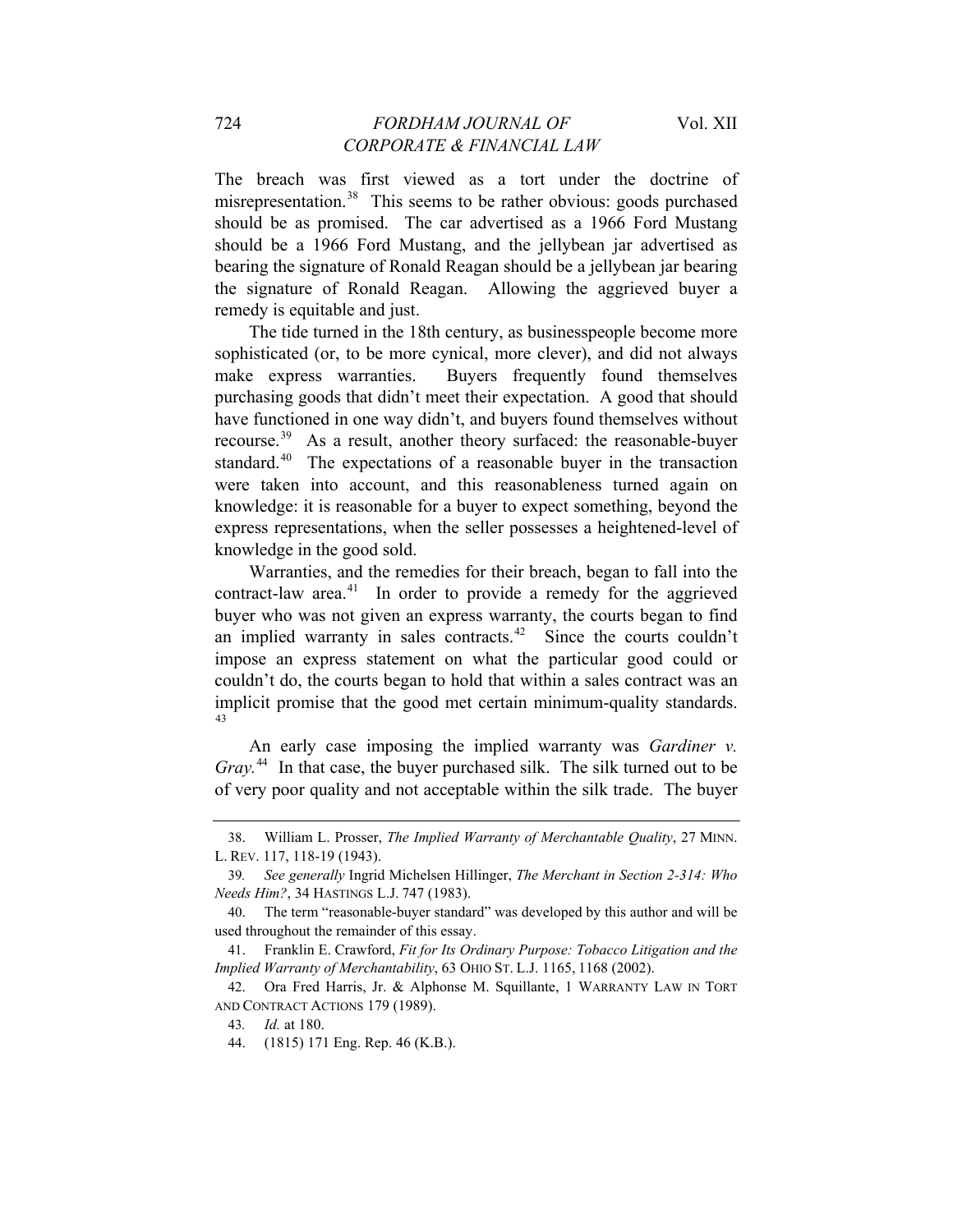wanted to rescind the contract, but the seller argued that since no express warranty was made, the contract should remain intact.<sup>[45](#page-9-0)</sup> The *Gardiner* court disagreed, and allowed the buyer to rescind the contract. The court held that the "intention of both parties must be taken to be, that the goods shall be saleable in the market under the denomination mentioned in the contract between them."[46](#page-9-1) The court held that inherent in a contract naming a good was an implicit promise that the seller would deliver something that would normally be expected of the good.<sup>[47](#page-9-2)</sup> The court also inferred that the seller, who was a repeat seller of silk, had a heightened-level of silk-trade knowledge. The buyer relied on the seller's knowledge when the buyer entered the contract.<sup>[48](#page-9-3)</sup>

The courts began to adopt the term "merchantable" to describe the implied warranty that they began to impose.<sup>[49](#page-9-4)</sup> The term was devised to describe the comparison of the good's worthiness to others like it in the market. Courts began to look to the good's trade to see what was customarily expected of it. $50$  Subsequent cases adopted this standard: if no express warranty was included, a sales contract contained an implicit promise of merchantability.<sup>[51](#page-9-6)</sup> Not only must the good be of a quality that could be sold on the market, but the good must also be fit for its ordinary use. These principles were first codified in the Uniform Sales Act<sup>[52](#page-9-7)</sup> and were carried over into Article  $2^{53}$  $2^{53}$  $2^{53}$ 

In summary, contract law evolved to include in a sales contract the implicit promise that the good sold would perform as ordinarily expected. The coffeemaker would brew coffee without a problem, the car would run smoothly, and the lawnmower would work properly. There is logic to this: consumers should expect the good to perform normally and sellers should conduct business with due care. A buyer should have confidence that a seller, in certain circumstances, possesses

<span id="page-9-1"></span><span id="page-9-0"></span><sup>45.</sup> Implicit in every contract for the sale of goods is that the transaction is conducted in "good faith." *Gray*, 171 Eng. Rep. at 47; *See also* U.C.C. § 1-203 (1977). In the cases cited and in the hypothetical analyzed, good faith is assumed.

<sup>46</sup>*. Gray*, 171 Eng. Rep. at 47.

<span id="page-9-2"></span><sup>47</sup>*. Id.*

<span id="page-9-4"></span><span id="page-9-3"></span><sup>48</sup>*. Id*.

<sup>49</sup>*. See* Prosser, *supra* note 38, at 121.

<span id="page-9-6"></span><span id="page-9-5"></span><sup>50</sup>*. Id.*

<span id="page-9-7"></span><sup>51</sup>*. Id.*

<sup>52.</sup> UNIF. SALES ACT § 15(2) (1906).

<span id="page-9-8"></span><sup>53</sup>*. See* U.C.C. § 2-314(1).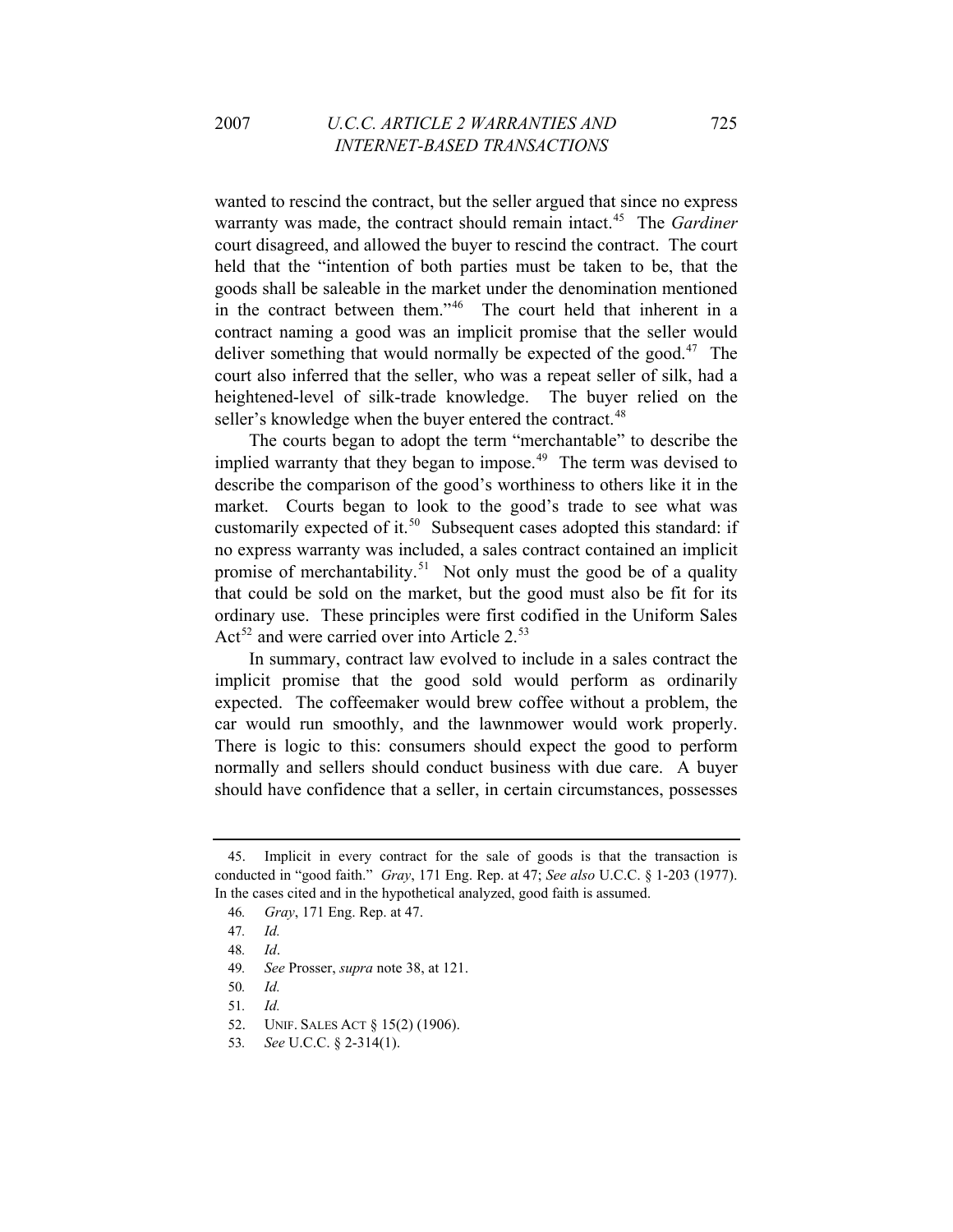#### 726 *FORDHAM JOURNAL OF* Vol. XII *CORPORATE & FINANCIAL LAW*

superior knowledge of the good sold, and that the superior knowledge is implicitly part of the bargain. It is this concept of knowledge on which the implied warranty turns. The drafters of Article 2 codified the implied warranty in Section 2-314. Article 2, however, limits the class of sellers who give this implied warranty to the goods merchant. Section 2-314's provisions and an analysis as to why the goods merchant is the only class of merchants to give this implied warranty is discussed below.[54](#page-10-0)

#### IV. U.C.C. § 2-314 AND THE GOODS MERCHANT

Section 2-314 is the Article 2 section for the implied warranty. The implied warranty does not arise from any promise made by the seller, but rather arises by operation of law.<sup>[55](#page-10-1)</sup> The implicit promise is that the goods sold are merchantable. Article 2 does not provide an exact definition of merchantable, but Section 2-314 instead provides a list of minimum qualities that must be met in order for goods to pass the merchantability test.<sup>[56](#page-10-2)</sup> The characteristics given for merchantable goods can be summarized in three broad categories: (1) the good must be of average quality compared to other goods in the industry, (2) it must be fit for the ordinary purpose for which it will be used, and (3) it must be properly packaged and labeled.<sup>[57](#page-10-3)</sup> In contrast to the express warranty,<sup>58</sup> which can be breached even if the good is not perfect but was advertised in such a way that made it closer to perfect, the implied warranty cannot be breached unless the good is defective in some way, *i.e.*, not merchantable.

Courts have found such defects in a variety of circumstances. The seller breached the implied warranty when a mobile home proved defective with a leaky roof and inadequate plumbing.<sup>[59](#page-10-5)</sup> A mechanical device's poor design was a breach of the implied warranty. $60$  Sellers

<sup>54</sup>*. See* Part IV., *infra*.

<span id="page-10-2"></span><span id="page-10-1"></span><span id="page-10-0"></span><sup>55.</sup> William H. Lawrence & William H. Henning, UNDERSTANDING SALES AND LEASES OF GOODS 130, (Matthew Bender ed., 1999).

<sup>56.</sup> U.C.C § 2-314(2) (2003).

<sup>57</sup>*. See* Lawrence & Henning, *supra* note 55, at 130-35.

<span id="page-10-4"></span><span id="page-10-3"></span><sup>58</sup>*. See* U.C.C. § 2-313(1). An express warranty is created by "an affirmation of fact made by the seller to the buyer . . . ."

<span id="page-10-6"></span><span id="page-10-5"></span><sup>59.</sup> Frederick v. Dryer*,* 257 N.W. 2d 835 (S.D.N.Y. 1977). Real property is not governed by U.C.C. Article 2. The mobile home was deemed personal, not real property.

<sup>60.</sup> Valley Iron and Steel v. Thomas*,* 562 P.2d 1221 (1977).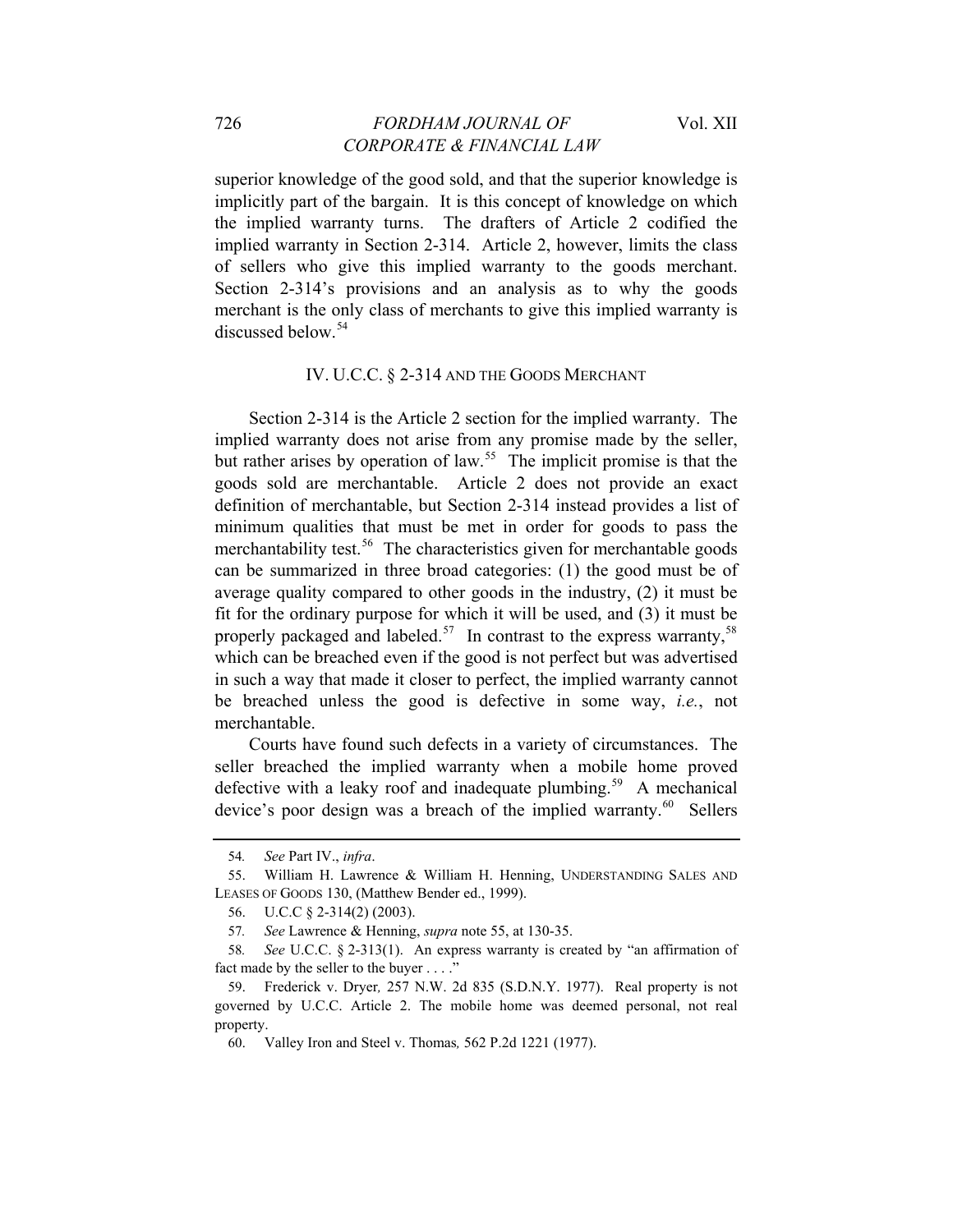were also liable for breach of the implied warranty when they failed to provide proper instructions on how to remove snow from a clogged snow blower.<sup>[61](#page-11-0)</sup> Goods that cannot perform the task for which they were purchased do not meet the merchantability test. The seller breached the implied warranty when he sold a medical scanner that could only scan the head and not the entire body.<sup>[62](#page-11-1)</sup>

Ever-present is the idea that the good must live up to the seller's implicit promise and the reasonable buyer's expectations. However, the Article 2 drafters somehow believed that only a goods merchant implicitly promises that the minimum merchantability standards are met. This, on the surface, seems to contradict the underlying purposes of a warranty. The buyer, whom the warranty is meant to protect, is protected only in certain, limited transactions.

The drafter's reasoning may be that a goods merchant has the special skill set and expertise that the business merchant would not. When a merchant deals only with one specific type of good, the merchant will develop a greater expertise in that good. Like any person who hones a craft, over time a specialist is born. It is the goods merchant who deals to such a high extent in a particular trade that the reasonable buyer's heightened expectations are justified. It is the goods merchant who by trade or by knowledge knows specifically how the good is used in the trade, what it should or shouldn't do, and the normal differences between a like-used good and a like-new good. The goods merchant makes a livelihood from this trade. This drafters' logic may be that to whom more is attributed, more is expected.

#### V. ONE TRANSACTION, FOUR POSSIBLE RESULTS

Article 2 was drafted in a time that pre-dated the Internet and the electronic-communication age. $63$  It was drafted in an age that contemplated face-to-face transactions, when buyer and seller met to conduct business. It was drafted in an age that conceived only two types of merchants: the business merchant and the goods merchant. It was

<sup>61.</sup> Hayes v. Am. Co., 462 N.E. 2d 273 (1977).

<span id="page-11-1"></span><span id="page-11-0"></span><sup>62.</sup> Computerized Radiological Serv. v. Syntex Corp*.,* 595 F. Supp 1495 (E.D.N.Y. 1984).

<span id="page-11-2"></span><sup>63.</sup> For a concise history of the U.C.C., *see* Uniform Commercial Code—History, *available at* http://www.referenceforbusiness.com/management/Tr-Z/Uniform-Commercial-Code.html (last visited Apr. 14, 2007).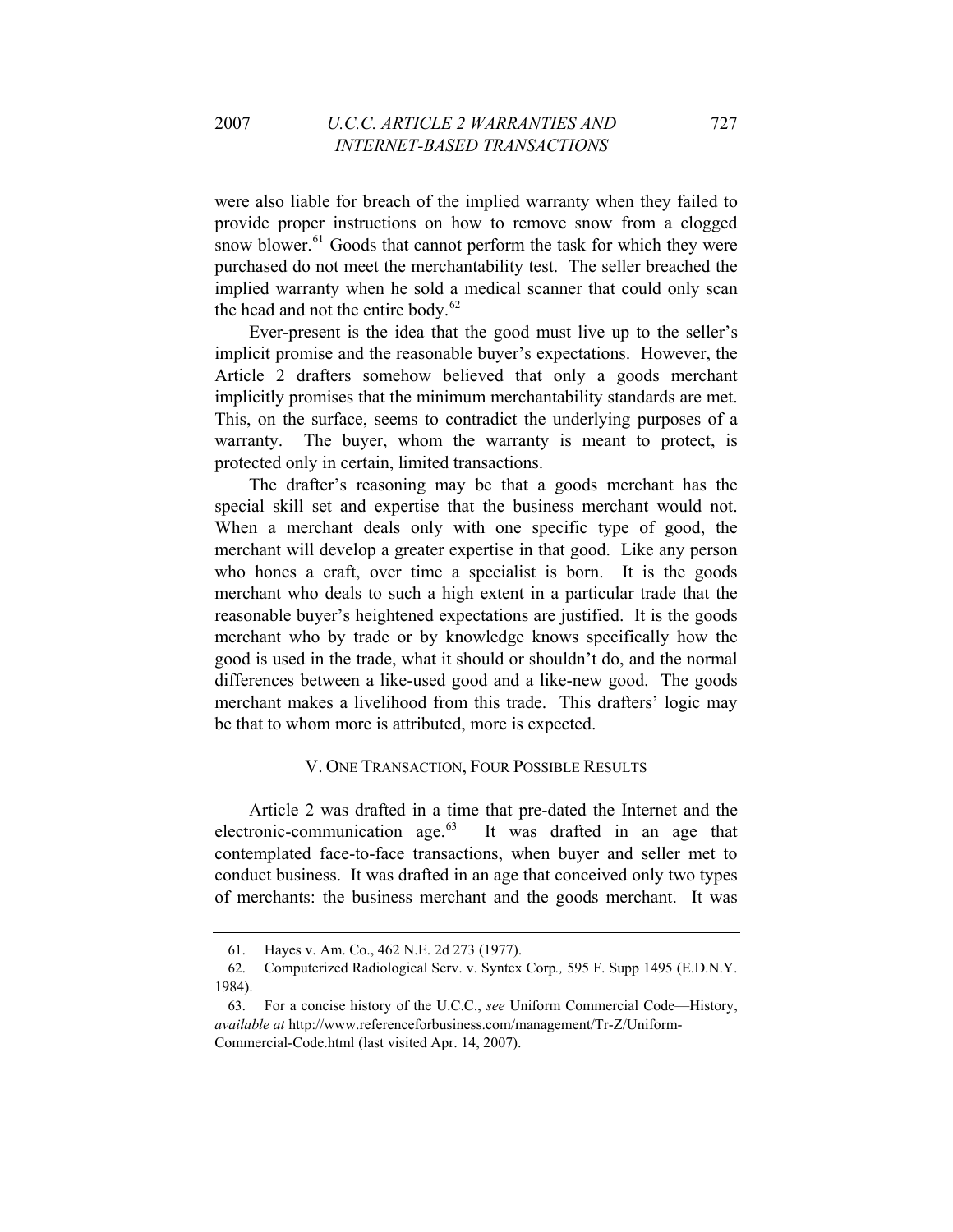drafted in an age where the buyer likely knew exactly with whom the buyer was dealing with by virtue of a face-to-face transaction. The buyer at the flea market likely knew he was dealing with a person trying to empty out his attic and make some extra money. The buyer at the grocery store knew she was dealing with a person who was a "professional" in the grocery business and with respect to the goods sold in the grocery store.

When Article 2 was drafted, the concept of a faceless-distance sale existed. That earlier, faceless-distance sale was logically related to the face-to-face transaction: the faceless-distance sale involved, and could only involve, professional merchants.<sup>[64](#page-12-0)</sup> The buyer knew that the person on the other end of the faceless-distance transaction was a professional merchant. The buyer, in turn, had the protection of Article 2 assurances—if the express warranty did not, or could not, protect the transaction, the implied warranty provided the necessary protection.

But the Internet has added a new dimension to the faceless-distance transaction, with the arrival of the unprofessional Internet merchant. If a merchant is not a goods merchant, the implied warranty is inapplicable. This leaves only the express warranty as the protective covering for the transaction. Express warranties, however, are not necessarily sufficient enough to protect a transaction.

Let's return to the hypothetical at the start of this article. The buyer in a face-to-face transaction with a professional goods merchant has assurances: the buyer knows that this is a professional merchant, and that the merchant has a heightened-knowledge level in the coin. Furthermore, the buyer has the opportunity to examine the coin. If there is an indication that the coin is not "rare", the reasonable buyer may decline the transaction. If the buyer buys the coin, the express and implied warranties protect the buyer. If, however, the express warranty is inapplicable, *i.e.*, buyer and seller attributed in good faith different meanings to the term "rare", the implied warranty will still protect the transaction. The buyer in this transaction gets the "fullness" of Article 2's inherent protections.

The faceless-distance transaction with a professional goods merchant is not all that different. In this situation, the buyer purchases the coin via the professional coin merchant's mail-order catalogue or website. The buyer knows the merchant, and with that knowledge

<span id="page-12-0"></span><sup>64.</sup> In the era that pre-dated the internet, only established merchants could financially afford to sell goods via a catalog or take any form of a "distance" order.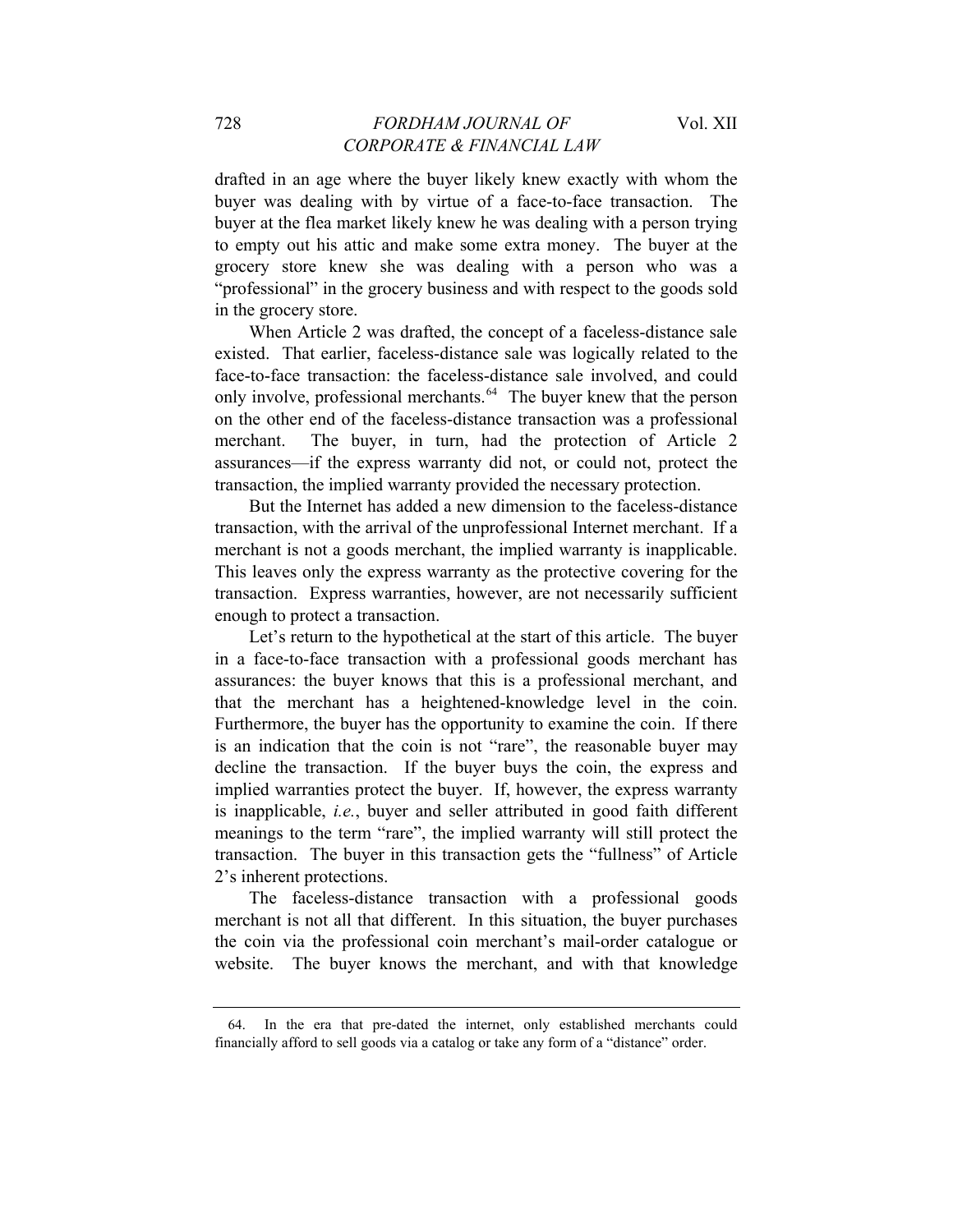comes assurances. Here, however, the buyer has no opportunity to examine the coin personally. Rather, the buyer has to rely solely on the seller's representations. But again, if there is a good-faith dispute as to the meaning of the term "rare" as applied to the coin, the buyer has the added protection of the implied warranty. The buyer again has the fullness of Article 2's protections.

The face-to-face transaction with an unprofessional merchant occurs at the garage sale, flea market, or in response to a classified advertisement. The buyer in this situation has the opportunity to examine the coin to determine its "rareness," and if the reasonable buyer determines after examination that the coin is not rare, the transaction can be voided. But if the buyer purchases the coin, and if the coin is not as represented, the only Article 2-based protection is the express warranty. An honest, good-faith disagreement may exist as to the meaning of "rare." It is possible that in this one-off transaction, an aggrieved buyer may have no remedy. It is here that *caveat emptor* may still apply. <sup>[65](#page-13-0)</sup>

The faceless-distance transaction with an unprofessional Internet merchant occurs when the buyer "surfs" the World Wide Web, and shops on a person-to-person site. The buyer can only rely on the seller's representations—there is no opportunity to examine the coin. The result here is essentially the same as the previous hypothetical: the seller is dealing with an unprofessional merchant and only the express warranty is available. If there is a good-faith conflict as to the meaning of "rare", the buyer is once again subject to the doctrine of *caveat emptor*. This begs the question: why the concern in this latter-day, Internet-age transaction when the possibility of this outcome has existed since the advent of the garage sale or the flea market?

The answer lies in the frequency of the activity, and the desire to make the new-found system of unprofessional-Internet-merchants transactions work. The garage sales, the flea markets, and the unprofessional seller who advertises the sale of a good in the local newspaper were in many ways one-off and sporadic. These transactions existed, but the regularity or the commercial prominence of such transactions did not exist. With the Internet-age, unprofessional-

<span id="page-13-0"></span><sup>65. &</sup>quot;Caveat Emptor" is a Latin proverb that means "buyer beware." *See* "Caveat," BLACK'S LAW DICTIONARY (8th ed. 2004). The proverb has been described as "good advice" for buyers, not necessarily a statement of some duty of buyers to ask every possible question concerning the good. Whether caveat emptor is applicable is generally on a case-by-case basis.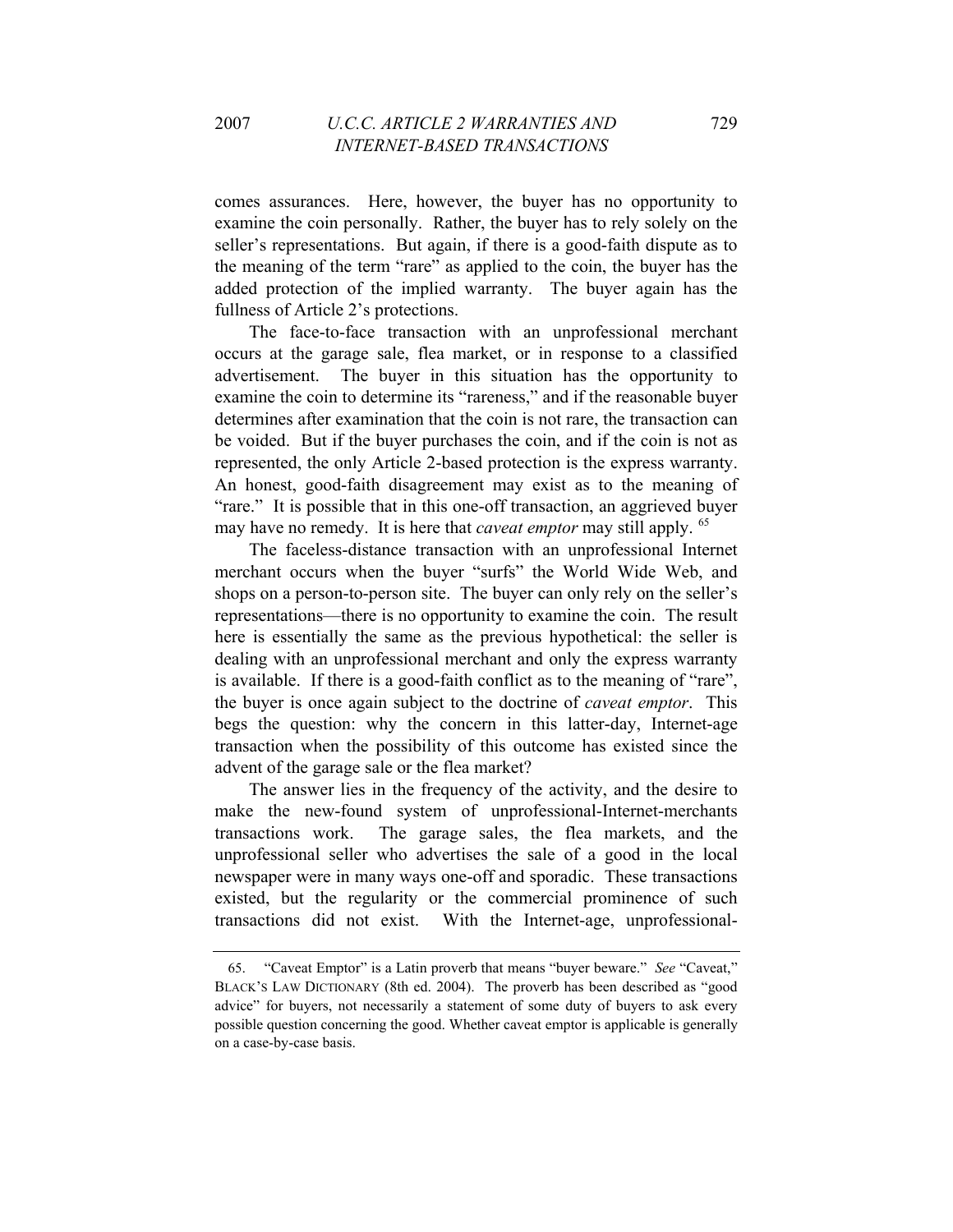merchant transactions occur every day. It has essentially evolved into a new business model. The unprofessional Internet merchant has taken its place alongside the business merchant and the goods merchant.

The Article 2 drafters' world had two merchants: (1) the business merchant, and (2) the goods merchant, with the common law evolving to protect certain commercial transactions. Article 2's drafters codified common law practices with some modifications. As buyers and sellers became more sophisticated and the common law evolved, the drafters sought to give buyers the protection of law and give sellers reasonable rules to abide by.<sup>[66](#page-14-0)</sup>

The commercial world continues to evolve. Just as the courts, and subsequently Article 2's drafters, conceived of the merchantability concept to protect transactions that the express warranty could not protect<sup>[67](#page-14-1)</sup>, so should Article 2 contain a new protection for buyers involved in unprofessional-Internet-merchant transactions, and a new standard for unprofessional Internet merchants to adhere to. Just as the law developed over time to take into account the evolving and changing commercial world in the past, the law must continue to develop and take into account emerging and evolving commercial transactions.

#### VI. CHOOSING A NEW KIND OF WARRANTY FOR A NEW KIND OF TRANSACTION

Article 2's drafters codified the common law of commercial transactions as these rules applied at that time. Business merchants and goods merchants were contemplated. Express warranties required sellers to deliver as promised, and assured the buyer that if the buyer did not get what was promised, the buyer had a remedy. Implied warranties held specialized merchants to a higher standard, and gave buyers a heightened-level of assurances when dealing with these specialized merchants. But with the arrival of the Internet, which gave birth to the unprofessional Internet merchant, these warranties as written are not necessarily sufficient to protect the buyer. An examination of warranties in an Internet-age transaction follows.

<span id="page-14-0"></span><sup>66</sup>*. See* U.C.C. § 2-314(2) (2003)*.* 

<span id="page-14-1"></span><sup>67</sup>*. Id.*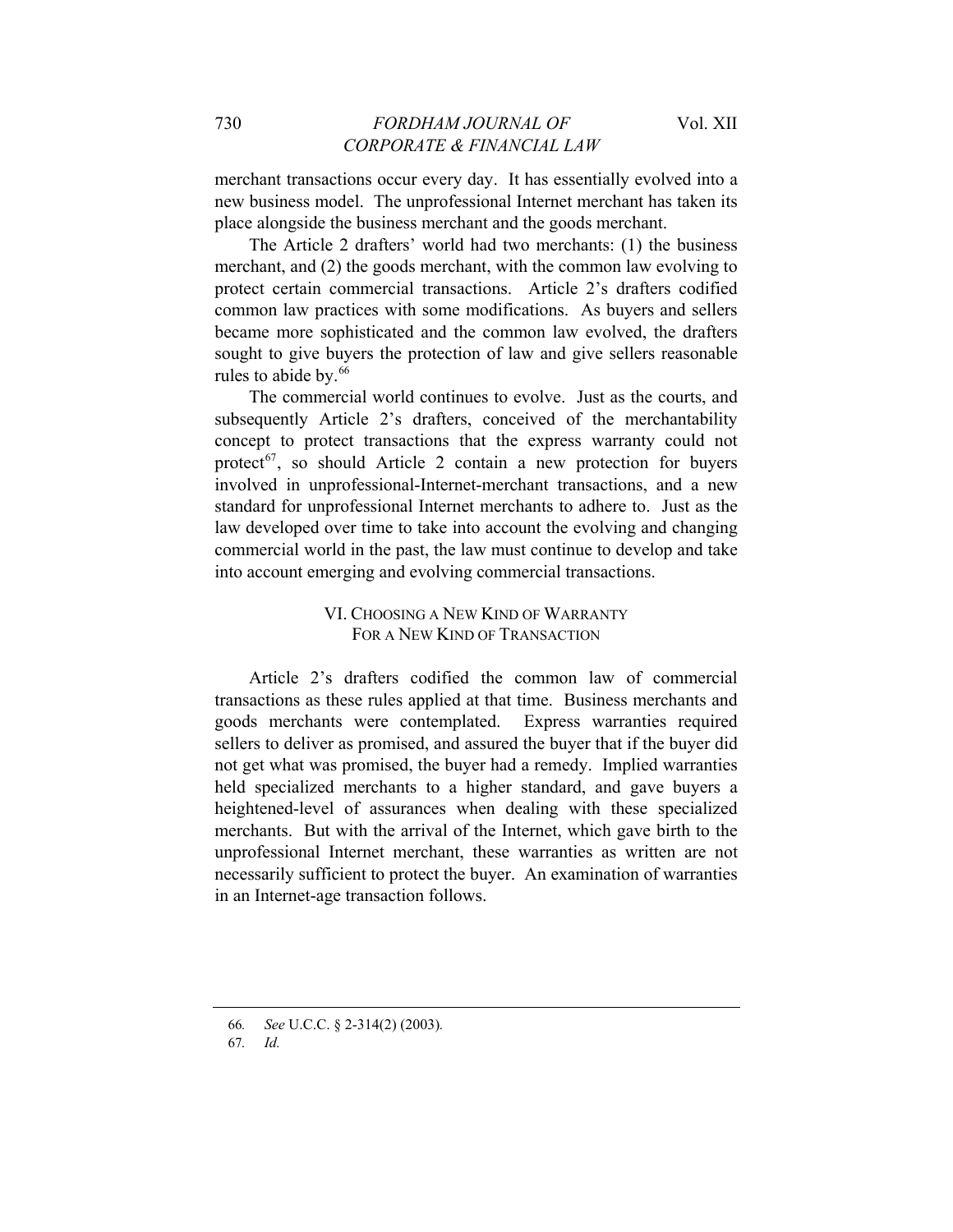#### *A. The Problem with Express and Implied Warranties*

The express warranty likely protects the bulk of Internet-based transactions. The majority of goods sold on person-to-person sites can be described in terms that would get the express warranty protection. eBay and its cousins generally have a picture of the good for sale along with a description; this combination amounts to an express warranty.<sup>[68](#page-15-0)</sup> If the good sold does not meet these express representations, the express warranty is thus breached and the aggrieved buyer has a remedy.

The problem with express warranties arises when terms and descriptions with less-than-clear-cut meanings are used to describe the good. What is meant exactly by describing a good as in "mint condition"? "Mint," when used to describe a coin, may have an entirely different meaning when the word is used to describe the condition of a thirty-year-old comic book. Terms can have different meanings to different people, and can have different meanings when applied to different goods. Express warranties tend to work in generic terms. But when terms with specialized meanings are involved, notably in the faceless-distance transaction, an Internet-based seller should be obligated to take additional steps.

In the standard person-to-person site, the participating seller is generally, although not exclusively, not a professional. Therefore, the implied warranty of merchantability is inapplicable. There are situations, however, where an Internet-based seller is indeed a goods merchant and, therefore, the implied warranty is applicable. This information, however, is not disclosed; eBay et al, do not require sellers to disclose their identity.<sup>[69](#page-15-1)</sup> Obviously, without disclosure, the buyer would not have knowledge about the seller, and therefore would not have the assurances that are implicit in a transaction with a professional. In order to remove the gray area, an Internet-based seller should be obligated to take additional steps.

#### *B. Additional Step Number 1: Identity Disclosure*

Internet-based sellers should be required to disclose their identity, profession, business and other related experiences. This disclosure

<sup>68</sup>*. See* Lawrence & Henning, *supra* note 55*,* at 120.

<span id="page-15-1"></span><span id="page-15-0"></span><sup>69</sup>*. See generally* eBay Privacy Policy, *available at* http://pages.ebay.com/help/ policies/privacy-policy.html#Disclosure (last visited Apr. 16, 2007).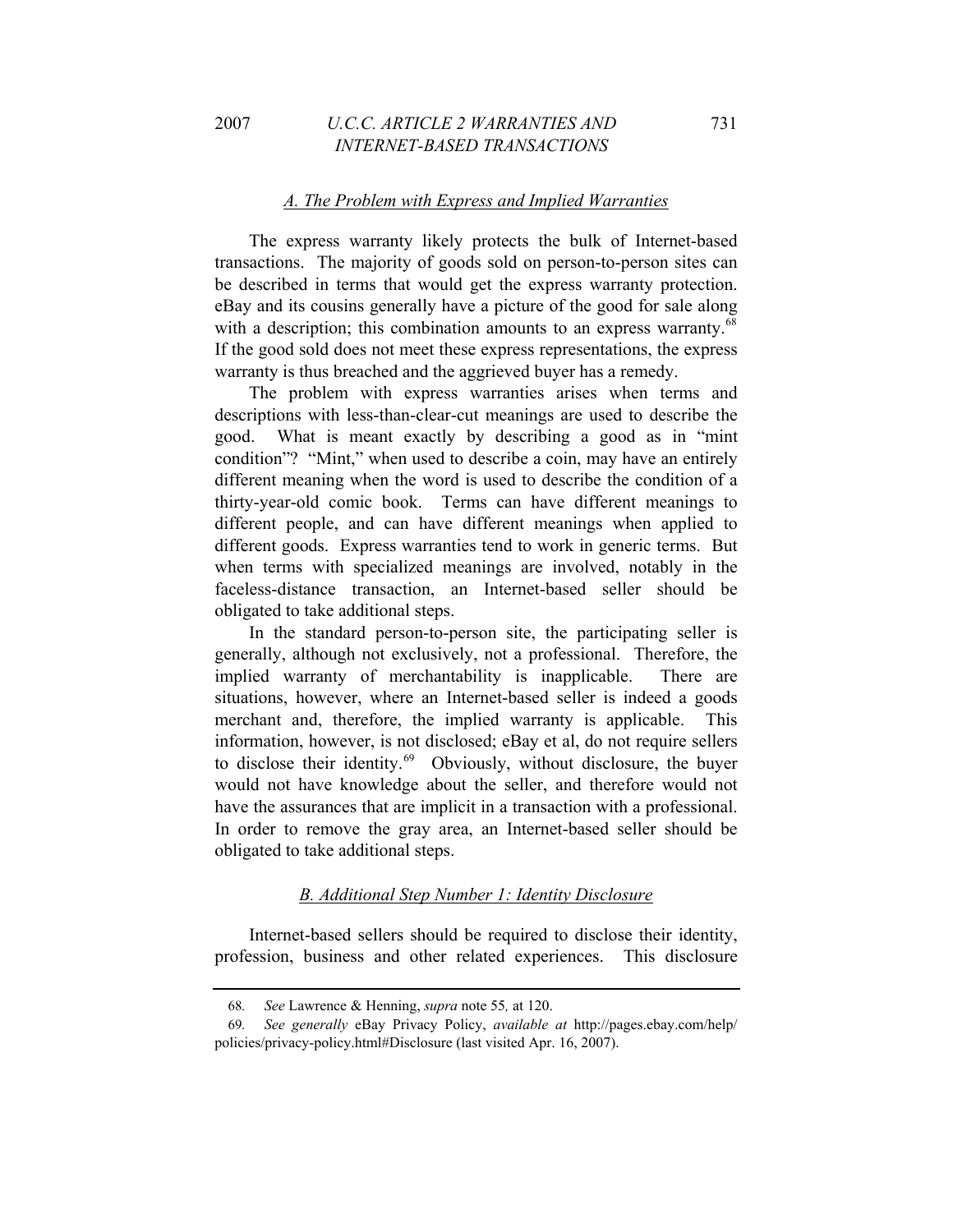obligation would fill the gap regarding the buyer's knowledge of the seller.

In the historical faceless-distance transaction, the buyer knows with whom the buyer is dealing. When a buyer orders from the J.C. Penny Christmas catalogue, the buyer knows that they are dealing with J.C. Penny, a professional merchant. Embedded in this transaction are the Article 2 assurances that the buyer is protected should the good not perform as promised or as ordinarily expected.

In all but one of the transaction discussed, it was only the facelessdistance transaction with the unprofessional merchant that the buyer had no knowledge of the seller. This disclosure would provide the buyer with that knowledge.

# *C. Additional Step Number 2: Full Goods Disclosure*

As previously mentioned, the express warranty would be sufficient to provide a protective covering in an overwhelming number of eBay transactions. A photograph and a generic description would inform the buyer of what he or she would get should the buyer decide to proceed with the transaction. If the good, upon arrival, does not conform to the description, the express warranty was breached and the buyer has a remedy.

But when terms that can have different meanings are used, or when the terms used have very specific meanings within a certain trade or course of business, the express warranty is insufficient. Conflicting understandings of a term's meaning may leave an aggrieved buyer without a remedy, and possibly allow an individual to sell without proper rules to abide by.

A full goods disclosure should require the seller to describe the good with particularity—minute details of the good should be disclosed. This is just. Since the buyer has no opportunity to examine the good, and may not have the heightened-level implied warranty protection, the seller should abide by rules that provide this added protection to the buyer.

A goods disclosure should require that the seller provide the proper meaning of certain words used in the description of the good advertised for sale or for auction. For example, in the hypothetical at the start of this essay, the seller used the term "rare" to describe the coin. Under this proposed disclosure obligation, the seller would have to provide a definition of the word "rare" as that term relates to the coin trade.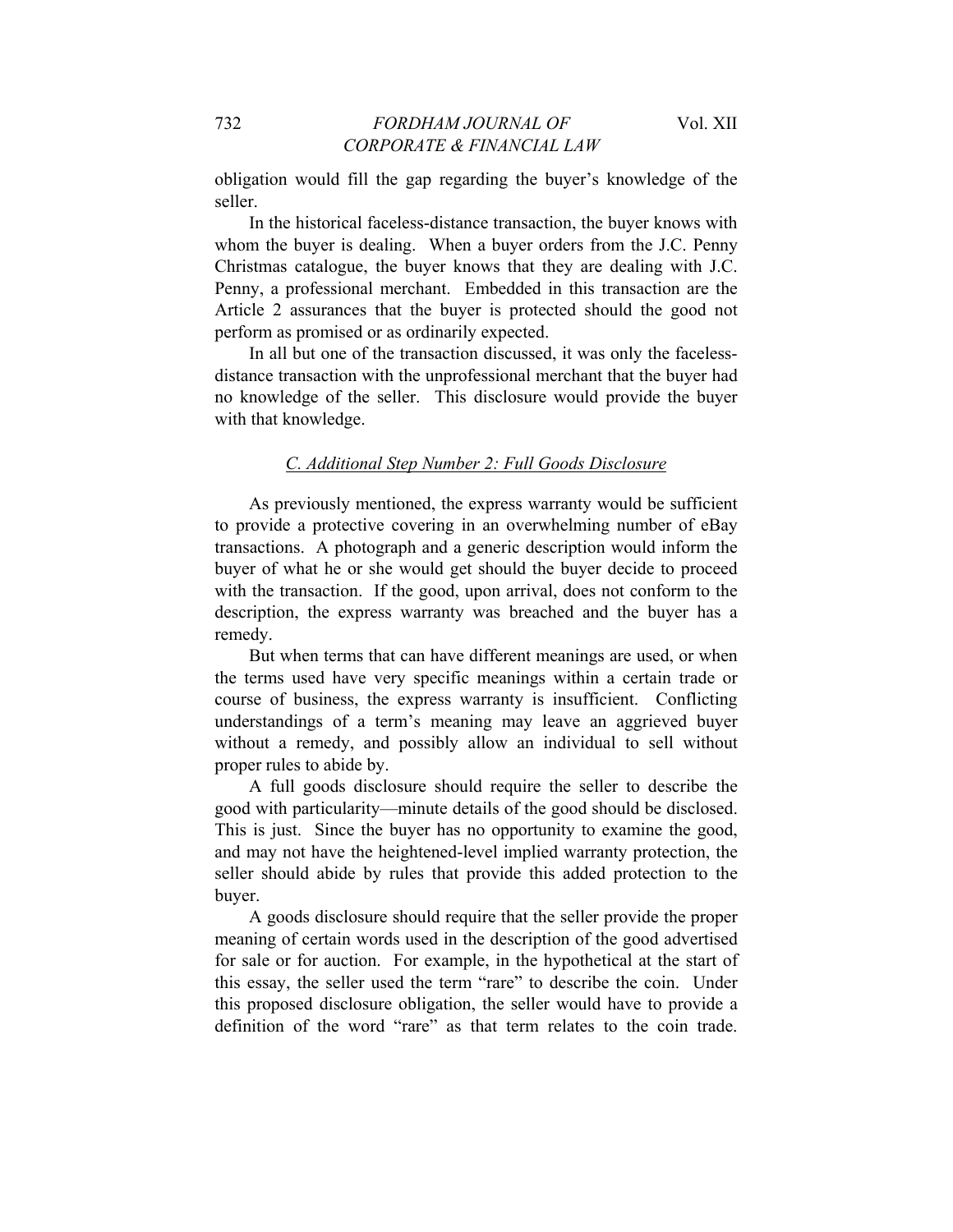Definitions of this type are generally found in certain trade-related publications.[70](#page-17-0)

#### VII. CONCLUSION

The oft-stated phrase that we should first begin with the statute is applicable here. The proposed additions to the U.C.C. are as follows:

§ 2-104. Definitions: "Merchant"; "Between Merchants"; "Financing Agency"; "Unprofessional Internet Merchant"

(4) An unprofessional Internet merchant is a merchant who engages in transactions over an Internet-based venue. Such merchant does not deal in goods of the kind and does not hold himself out to having any special knowledge with goods of the kind.

§ 2-315a. Disclosures in an Internet-Based Transaction

(1) Any seller who engages in transactions over an Internet-based venue that is not the seller's Internet-based venue but is an Internetbased venue that allows multiple sellers to sell goods must disclose:

(a) The seller's name;

(b) Whether the seller deals in goods of the kind in the seller's ordinary course of business; and

(c) Any specialized knowledge the seller may have in the good that the seller is attempting to sell.

(2) In regards to the good sold, the seller must disclose:

(a) A detailed description of the good;

(b) The meaning of words used to describe the good; and

(c) If the words used to describe the good have a specific meaning within the trade or usage that the good is a part of, the seller must disclose the definition of such words.

Let us return to the hypothetical that was presented at the start of this essay. If the seller disclosed that the seller is not a professional coin seller, the buyer has gained information about the seller that the buyer could have obtained if this was a face-to-face transaction. If the buyer discloses the meaning of the term "rare" as that term is used in the coin

<span id="page-17-0"></span><sup>70.</sup> For example, the U.S. Coin Redbook defines terms as these terms relate to coins. Similar publications are available for other good types.